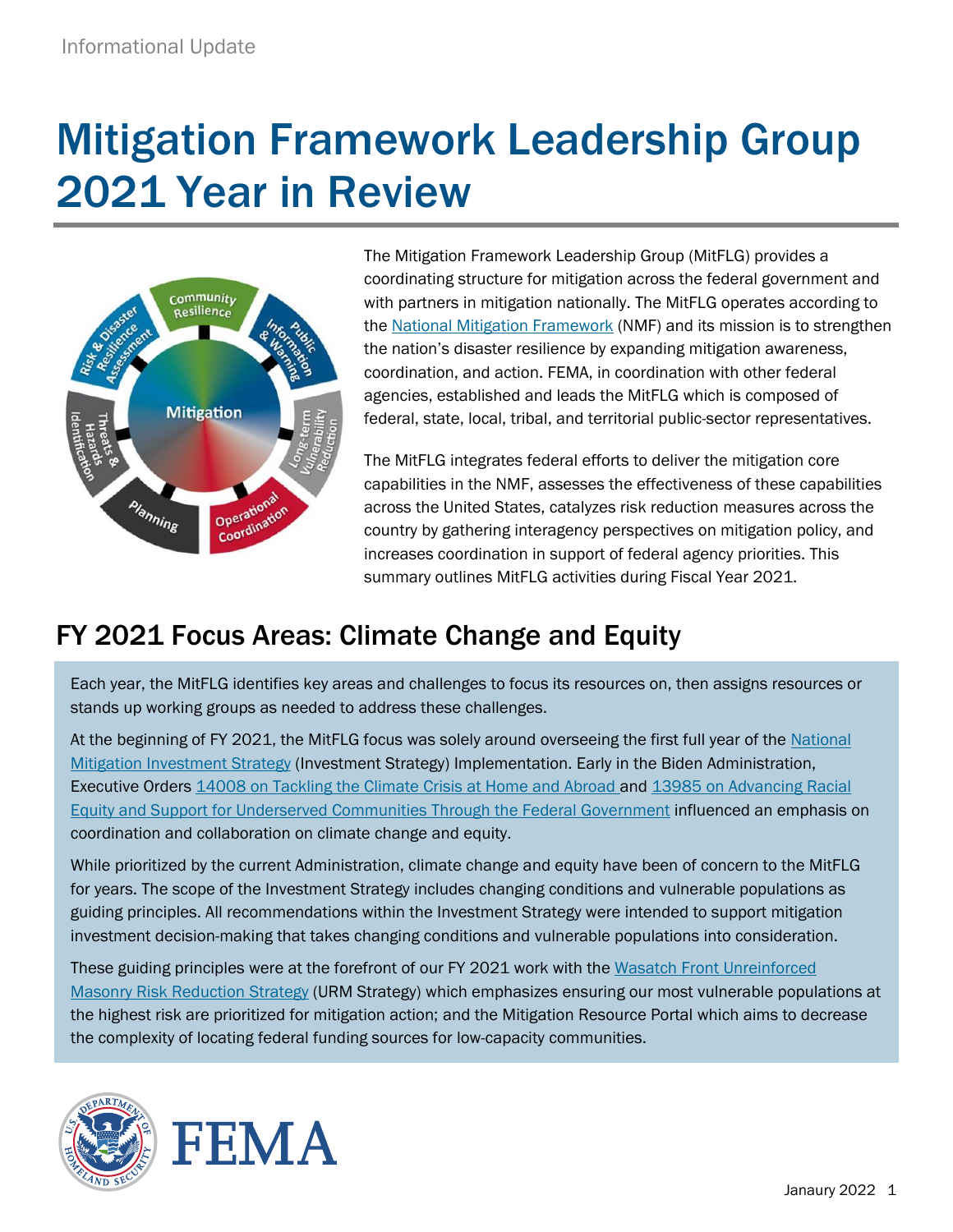#### Implementation Team Initiatives

The Investment Strategy is a product the MitFLG developed and subsequently published in 2019. The goal of the Investment Strategy is to identify, prioritize and guide investments in pre- and post-disaster resilience and hazard mitigation-related activities. The Implementation Team serves as a catalyst to identify and promote investments in mitigation that are effective in achieving the Investment Strategy goals. The Implementation Team served as the MitFLG's sole working group in 2021, collaborating across multiple levels of government to drive mitigation action through initiatives that align to Investment Strategy recommendations and incorporate climate change and equity as enablers to increasing whole community resilience.

#### PARTNERSHIP WITH UTAH TO REDUCE EARTHQUAKE RISK

The Implementation Team's inaugural pilot project supported the State of Utah and community partners in their development of a strategy to address unreinforced masonry risk along the Wasatch Front. With assistance from the Implementation Team, FEMA and the State of Utah published the Unreinforced Masonry (URM) Strategy in March 2021.

To ensure this capability building could be shared with other communities, the Implementation Team developed a companion document that illustrates the benefits of cross-jurisdictional partnerships to increase community resilience through identifying best practices from, and replicability of, the Wasatch Front Pilot Project for other communities; and by developing recommendations for local and state agencies for pursuing a URM strategy.

The URM Strategy Best Practice and Transferability Report can be utilized by other entities who want to significantly reduce the risks caused by unreinforced masonry buildings or replicate mitigation best practices more broadly. These documented lessons learned will also be used to identify selection criteria for the MitFLG's identification of a future pilot project.

#### IDENTIFICATION OF FEDERAL ALIGNMENT OPPORTUNITIES

The Implementation Team performed a gap analysis of climate resilience and equity-related federal interagency programs and initiatives and identified four federal alignment opportunities for potential MitFLG action.

- **Build Climate Resilience Capacity in Minority and Underserved Communities: Minority and underserved** communities do not have equitable access to federal climate resilience resources. Federal policies and assistance programs must address these inequities in a coordinated way, simplifying requirements and reducing other barriers to access.
- Federal Assistance for Climate Resilience: Lack of coordination among federal assistance programs creates barriers to whole community investment in resilience against climate change and other hazards. Alignment should be inclusive of community climate resilience plans and infrastructure resilience against climate change, and should address all communities, including underserved communities.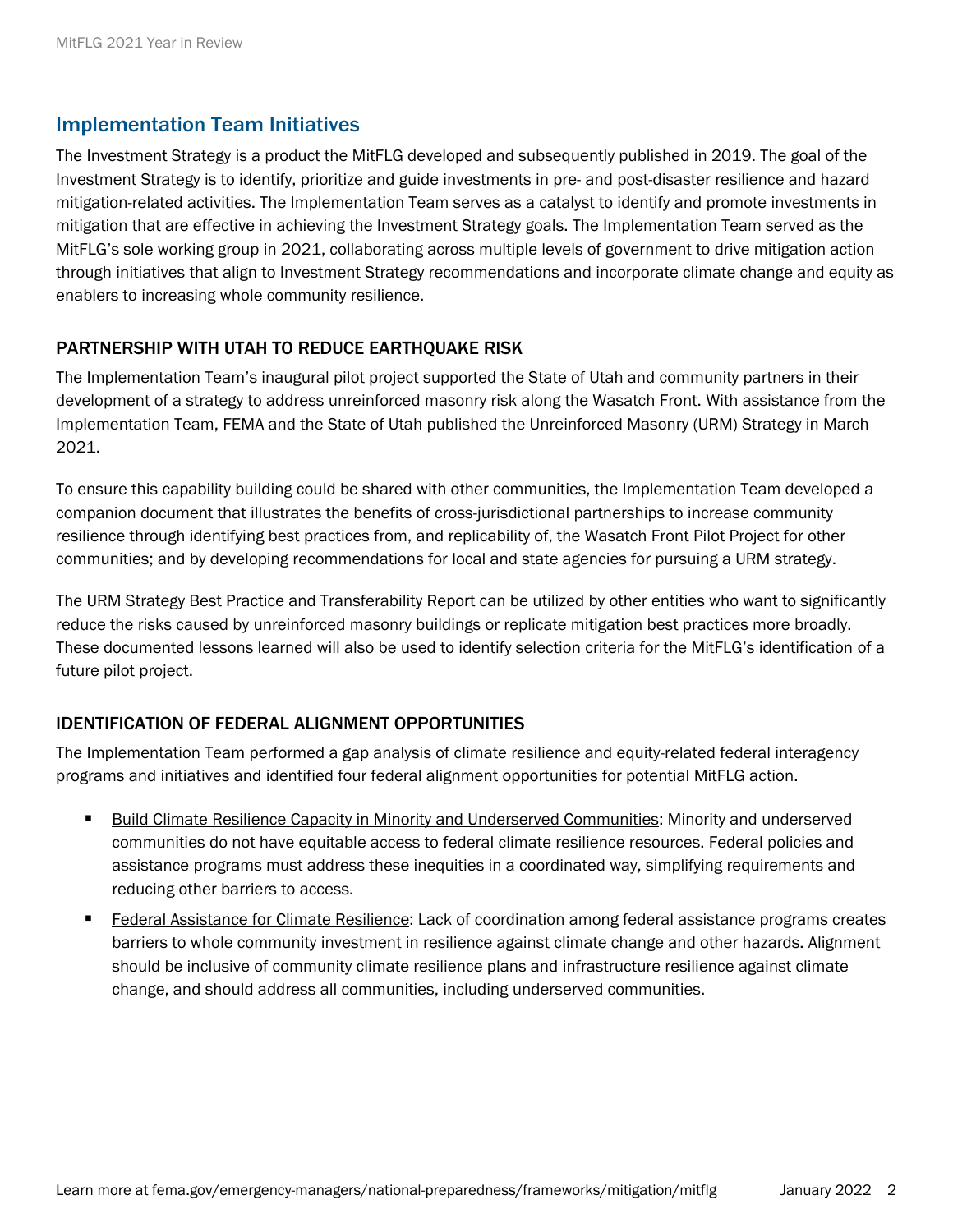- Benefit Cost Guidance and Rescoping Costs and Benefits to be More Inclusive of Co-Benefits: Current benefit cost analyses are not fully inclusive of true community and regional costs and benefits and excludes many social, economic, environmental, cultural, regional, and collaborative infrastructure and lifeline considerations. Co-benefits, residual risk, and cumulative impacts associated with mitigation projects should be assessed at local and regional scales.
- Incentives to Program Requirements: Explore how federal policies and assistance can better incentivize hazard mitigation action at the local level and catalyze non-federal (state, local, tribal, and territorial and private) investment in these actions.

These four alignment opportunities will inform FY22 initiatives such as leveraging federal assessments to identify actions for interagency collaboration, increasing flexibility and consistency in how costs and benefits are quantified and qualified across federal programs, and continuing to solicit feedback from state, local, tribal, and territorial (SLTT) and non-governmental organizations on improvements to our programs.

#### INVESTMENT STRATEGY IMPLEMENTATION MEASUREMENT

The Implementation Team identified potential metrics for tracking Investment Strategy recommendations by researching potential sources for data collection and clarifying target measurement goals and baselines. These sources and targets were presented to the MitFLG for their approval. This initiative is a first step to clarifying metrics for the Investment Strategy so MitFLG and Implementation Team progress, and the impact of their initiatives, can be tracked against clear baselines.

#### PARTNERSHIP WITH CENSUS TO INCREASE DATA SHARING

The Implementation Team supported the creation of a Census Research Data Center project, the Mitigation Investment Data Lab (MIDL), that promotes natural disaster research by leveraging Census Bureau data and the Data Linkage infrastructure. The initiative also supports new projects that build evidence to help federal and SLTT governments develop disaster plans and allocate scarce resources. Census approved the creation of the MIDL in September 2020 and approved initial projects in collaboration with the U.S. Forest Service and FEMA in April 2021. Current research topics include impacts on families after hurricanes and risk in the wildland-urban interface.

#### MITIGATION RESOURCE PORTAL PROPOSAL

The Implementation Team developed a proposal for a portal that would provide decision-makers with mitigation funding and resource options, project inspiration, and possible partnerships by collaborating with the [National](https://www.nibs.org/)  Institute of [Building Sciences](https://www.nibs.org/) to understand stakeholder perspectives and collecting data about their preferences for a portal through a survey.

Mitigation funding resources and mitigation project success stories were also collected to inform the vision of a mitigation portal. By consolidating mitigation resources and project examples, the portal aims to help SLTT partners effectively increase community resilience. Until the mitigation resource portal can become reality, this collection of resources and project success stories will be shared with SLTT partners as an interim phase of the project.